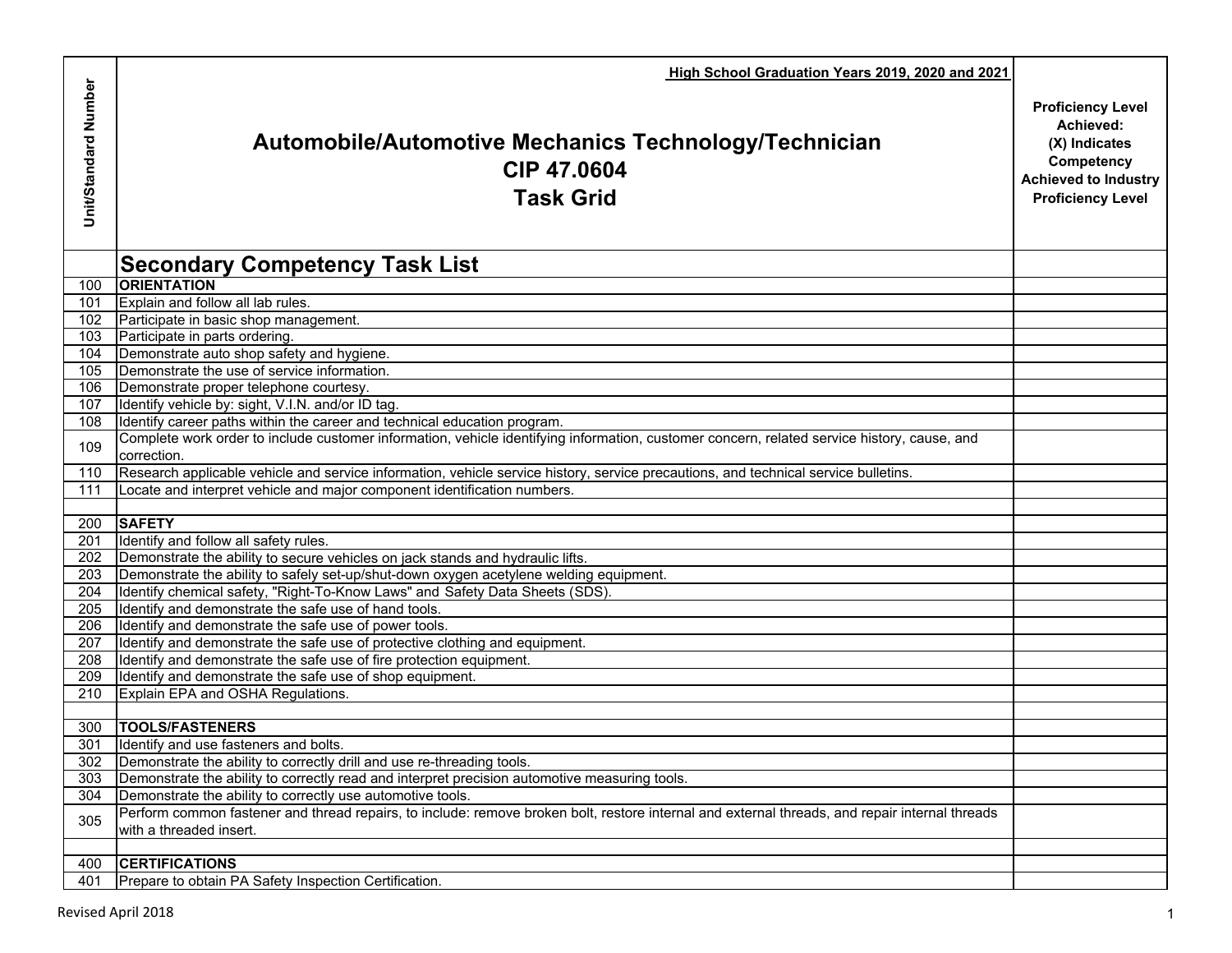|                      | High School Graduation Years 2019, 2020 and 2021                                                                                                         |                                                                                                                                 |
|----------------------|----------------------------------------------------------------------------------------------------------------------------------------------------------|---------------------------------------------------------------------------------------------------------------------------------|
| Unit/Standard Number | Automobile/Automotive Mechanics Technology/Technician<br>CIP 47.0604<br><b>Task Grid</b>                                                                 | <b>Proficiency Level</b><br>Achieved:<br>(X) Indicates<br>Competency<br><b>Achieved to Industry</b><br><b>Proficiency Level</b> |
| 402                  | Prepare to obtain EPA 609 Refrigerant Recovery, Recycling Certification.                                                                                 |                                                                                                                                 |
| 403                  | Prepare to obtain Emission Inspection Certification.                                                                                                     |                                                                                                                                 |
|                      |                                                                                                                                                          |                                                                                                                                 |
| 500                  | <b>SUSPENSION AND STEERING</b>                                                                                                                           |                                                                                                                                 |
| 501                  | <b>RESERVED</b>                                                                                                                                          |                                                                                                                                 |
| 502<br>503           | Identify and interpret suspension and steering system concerns; determine necessary action.<br><b>RESERVED</b>                                           |                                                                                                                                 |
| 504                  | <b>RESERVED</b>                                                                                                                                          |                                                                                                                                 |
| 505                  | <b>RESERVED</b>                                                                                                                                          |                                                                                                                                 |
| 506                  | <b>RESERVED</b>                                                                                                                                          |                                                                                                                                 |
| 507                  | Inspect rack and pinion steering gear; inspect mounting bushings and brackets.                                                                           |                                                                                                                                 |
| 508                  | Inspect rack and pinion steering gear inner tie rod ends (sockets) and bellows boots.                                                                    |                                                                                                                                 |
| 509                  | Determine proper power steering fluid type; inspect fluid level and condition.                                                                           |                                                                                                                                 |
| 510                  | Flush, fill, and bleed power steering system.                                                                                                            |                                                                                                                                 |
| 511                  | Diagnose power steering fluid leakage; determine necessary action.                                                                                       |                                                                                                                                 |
| 512                  | <b>RESERVED</b>                                                                                                                                          |                                                                                                                                 |
| 513                  | Remove and reinstall power steering pump.                                                                                                                |                                                                                                                                 |
| 514                  | Remove and reinstall press fit power steering pump pulley; check pulley and belt alignment.                                                              |                                                                                                                                 |
| 515                  | Inspect and replace power steering hoses and fittings.                                                                                                   |                                                                                                                                 |
| 516                  | Inspect and replace pitman arm, relay (centerlink/intermediate) rod, idler arm and mountings, and steering linkage damper.                               |                                                                                                                                 |
| 517                  | Inspect, replace, and adjust tie rod ends (sockets), tie rod sleeves, and clamps.                                                                        |                                                                                                                                 |
| 518                  | <b>RESERVED</b>                                                                                                                                          |                                                                                                                                 |
| 519                  | Inspect, and/or replace upper and lower control arms, bushings, shafts, and rebound bumpers.                                                             |                                                                                                                                 |
| 520                  | Inspect, and/or replace strut rods and bushings.                                                                                                         |                                                                                                                                 |
| 521<br>522           | Inspect, and/or replace upper and/or lower ball joints.                                                                                                  |                                                                                                                                 |
| 523                  | Inspect, and/or replace steering knuckle assemblies.<br>Inspect, and/or replace short and long arm suspension system coil springs and spring insulators. |                                                                                                                                 |
| 524                  | Inspect, and/or replace, and adjust suspension system torsion bars; inspect mounts.                                                                      |                                                                                                                                 |
| 525                  | Inspect, and/or replace stabilizer bar bushings, brackets, and links.                                                                                    |                                                                                                                                 |
| 526                  | Inspect, and/or replace strut cartridge or assembly, strut coil spring, insulators (silencers), and upper strut bearing mount.                           |                                                                                                                                 |
| 527                  | Inspect, remove, and replace shock absorbers.                                                                                                            |                                                                                                                                 |
| 528                  | <b>RESERVED</b>                                                                                                                                          |                                                                                                                                 |
| 529                  | Lubricate suspension and steering systems.                                                                                                               |                                                                                                                                 |
| 530                  | Perform pre-alignment inspection and measure vehicle ride height; perform necessary action.                                                              |                                                                                                                                 |
|                      | Prepare vehicle for wheel alignment on the alignment machine; describe alignment angles and perform four wheel alignment by checking and                 |                                                                                                                                 |
| 531                  | adjusting front and rear wheel caster, camber; and toe as required; center steering wheel.                                                               |                                                                                                                                 |
| 532                  | <b>RESERVED</b>                                                                                                                                          |                                                                                                                                 |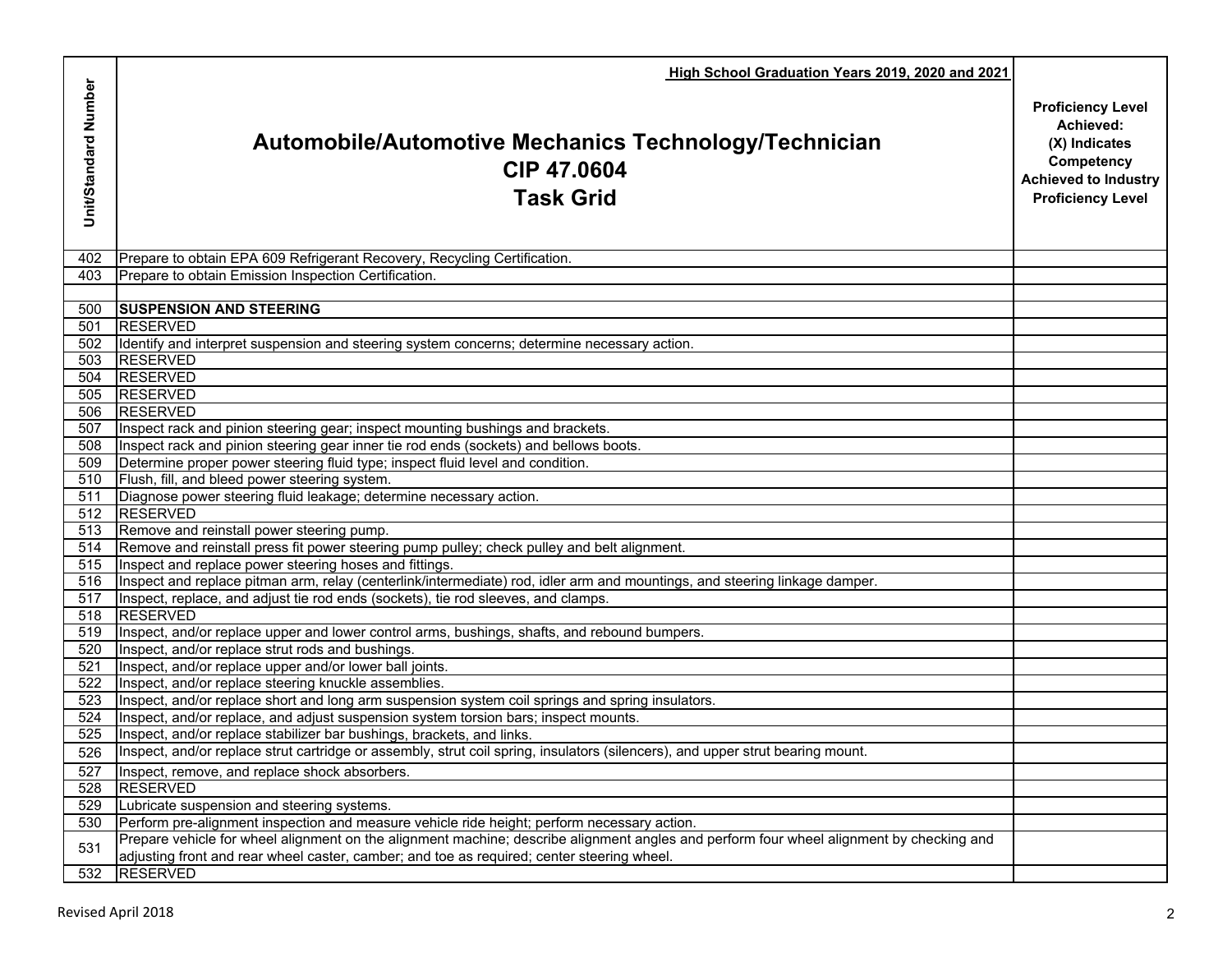|                      | High School Graduation Years 2019, 2020 and 2021                                                                                               |                                                                                                                                 |
|----------------------|------------------------------------------------------------------------------------------------------------------------------------------------|---------------------------------------------------------------------------------------------------------------------------------|
| Unit/Standard Number | Automobile/Automotive Mechanics Technology/Technician<br>CIP 47.0604<br><b>Task Grid</b>                                                       | <b>Proficiency Level</b><br>Achieved:<br>(X) Indicates<br>Competency<br><b>Achieved to Industry</b><br><b>Proficiency Level</b> |
| 533                  | <b>RESERVED</b>                                                                                                                                |                                                                                                                                 |
| 534                  | <b>RESERVED</b>                                                                                                                                |                                                                                                                                 |
| 535                  | Check front and/or rear cradle (subframe) alignment; determine necessary action.                                                               |                                                                                                                                 |
| 536                  | Inspect tire condition; identify tire wear patterns; check and adjust air pressure; determine necessary action.                                |                                                                                                                                 |
| 537                  | Diagnose wheel/tire vibration, shimmy, and noise; determine necessary action.                                                                  |                                                                                                                                 |
| 538                  | Rotate tires according to manufacturer's recommendations.                                                                                      |                                                                                                                                 |
| 539                  | Measure wheel, tire, axle flange, and hub runout; determine necessary action.                                                                  |                                                                                                                                 |
| 540                  | Diagnose tire pull problems; determine necessary action.                                                                                       |                                                                                                                                 |
| 541                  | Dismount, inspect, and remount tire on wheel; balance wheel and tire assembly (static and dynamic).                                            |                                                                                                                                 |
| 542<br>543           | Dismount, inspect, and remount tire on wheel equipped with tire pressure monitoring system sensor.<br><b>RESERVED</b>                          |                                                                                                                                 |
| 544                  | Inspect tire and wheel assembly for air loss; perform necessary action.                                                                        |                                                                                                                                 |
| 545                  | Repair tire using internal patch.                                                                                                              |                                                                                                                                 |
| 546                  | Identify indirect and direct tire pressure monitoring systems (TPMS) calibrate system; verify operation of instrument panel lamps.             |                                                                                                                                 |
| 547                  | Identify steps required to remove and replace sensors in a tire pressure monitoring system (TPMS) including relearn procedure.                 |                                                                                                                                 |
|                      |                                                                                                                                                |                                                                                                                                 |
| 600                  | <b>BRAKES</b>                                                                                                                                  |                                                                                                                                 |
| 601                  | <b>RESERVED</b>                                                                                                                                |                                                                                                                                 |
| 602                  | Identify and interpret brake system concern; determine necessary action.                                                                       |                                                                                                                                 |
| 603                  | <b>RESERVED</b>                                                                                                                                |                                                                                                                                 |
| 604                  | <b>RESERVED</b>                                                                                                                                |                                                                                                                                 |
| 605                  | Measure brake pedal height, travel, and free play (as applicable); determine necessary action.                                                 |                                                                                                                                 |
| 606                  | Check master cylinder for internal/external leaks and proper operation; determine necessary action.                                            |                                                                                                                                 |
| 607                  | Remove, bench bleed, and reinstall master cylinder.                                                                                            |                                                                                                                                 |
| 608                  | Inspect brake lines, flexible hoses, and fittings for leaks, dents, kinks, rust, cracks, bulging or wear; tighten loose fittings and supports; |                                                                                                                                 |
|                      | determine necessary action.                                                                                                                    |                                                                                                                                 |
| 609                  | Replace brake lines, hoses, fittings, and supports.                                                                                            |                                                                                                                                 |
| 610                  | Fabricate brake lines using proper material and flaring procedures (double flare and ISO types)                                                |                                                                                                                                 |
| 611                  | Select, handle, store, and fill brake fluids to proper level.                                                                                  |                                                                                                                                 |
|                      | 612 Inspect, test, and/or replace components of brake warning light system.                                                                    |                                                                                                                                 |
| 613                  | Bleed and/or flush brake system.                                                                                                               |                                                                                                                                 |
| 614                  | Diagnose poor stopping, noise, vibration, pulling, grabbing, dragging or pedal pulsation concerns; determine necessary action.                 |                                                                                                                                 |
| 615                  | Remove, clean, inspect, and measure brake drums; determine necessary action.                                                                   |                                                                                                                                 |
| 616                  | Refinish brake drum; measure final drum diameter.                                                                                              |                                                                                                                                 |
| 617                  | Remove, clean, and inspect brake shoes, springs, pins, clips, levers, adjusters/self-adjusters, other related brake hardware, and backing      |                                                                                                                                 |
|                      | support plates; lubricate and reassemble.                                                                                                      |                                                                                                                                 |
| 618                  | Inspect and install wheel cylinders.                                                                                                           |                                                                                                                                 |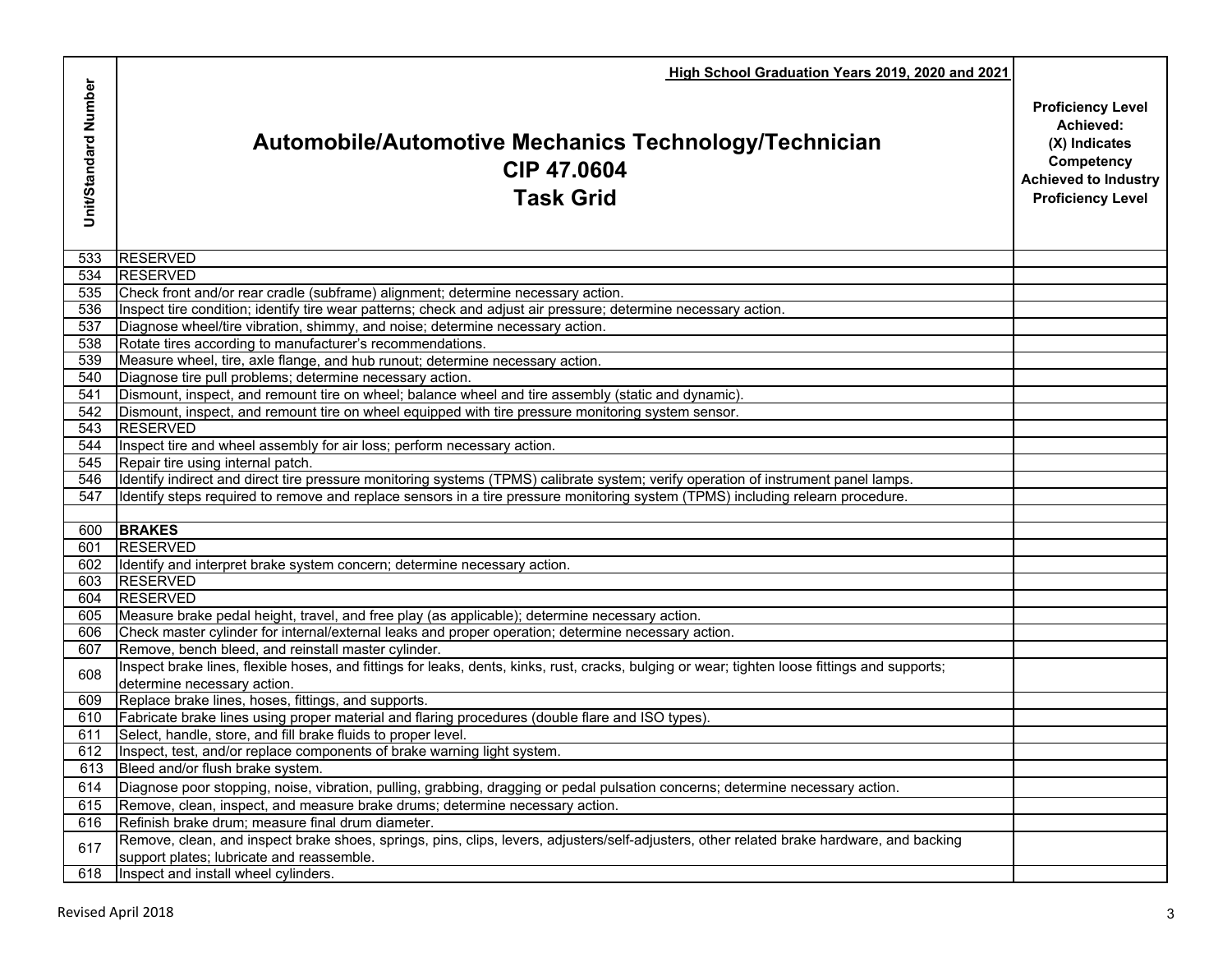|                      | High School Graduation Years 2019, 2020 and 2021                                                                                                                                              |                                                                                                                                 |
|----------------------|-----------------------------------------------------------------------------------------------------------------------------------------------------------------------------------------------|---------------------------------------------------------------------------------------------------------------------------------|
| Unit/Standard Number | Automobile/Automotive Mechanics Technology/Technician<br>CIP 47.0604<br><b>Task Grid</b>                                                                                                      | <b>Proficiency Level</b><br>Achieved:<br>(X) Indicates<br>Competency<br><b>Achieved to Industry</b><br><b>Proficiency Level</b> |
| 619                  | Pre-adjust brake shoes and parking brake; install brake drums or drum/hub assemblies and wheel bearings.                                                                                      |                                                                                                                                 |
| 620                  | Install wheel, torque lug nuts, and make final checks and adjustments.                                                                                                                        |                                                                                                                                 |
| 621                  | <b>RESERVED</b>                                                                                                                                                                               |                                                                                                                                 |
| 622                  | Remove caliper assembly; inspect for leaks and damage to caliper housing; determine necessary action.                                                                                         |                                                                                                                                 |
| 623                  | Clean and inspect caliper mounting and slides/pins for operation, wear, and damage; determine necessary action.                                                                               |                                                                                                                                 |
| 624                  | Reassemble, lubricate, and reinstall caliper, pads, and related hardware; seat pads, and inspect for leaks.                                                                                   |                                                                                                                                 |
| 625<br>626           | Clean, inspect, and measure rotor thickness, lateral runout, and thickness variation; determine necessary action.<br>Remove and reinstall rotor.                                              |                                                                                                                                 |
| 627                  | Refinish rotor on vehicle; measure final rotor thickness.                                                                                                                                     |                                                                                                                                 |
| 628                  | Refinish rotor off vehicle; measure final rotor thickness.                                                                                                                                    |                                                                                                                                 |
| 629                  | <b>RESERVED</b>                                                                                                                                                                               |                                                                                                                                 |
| 630                  | Check brake pad wear indicator system operation; determine necessary action.                                                                                                                  |                                                                                                                                 |
| 631                  | <b>RESERVED</b>                                                                                                                                                                               |                                                                                                                                 |
| 632                  | Check vacuum supply to vacuum-type power booster and check power assist operation.                                                                                                            |                                                                                                                                 |
| 633                  | Remove, clean, inspect, repack, and install wheel bearings, RACES and replace seals; install hub and adjust bearings.                                                                         |                                                                                                                                 |
| 634                  | Check parking brake cables and components including integral parking brake system for wear, binding, and corrosion; clean, lubricate, adjust<br>or replace as needed.                         |                                                                                                                                 |
| 635                  | Check parking brake and indicator light system operation; determine necessary action.                                                                                                         |                                                                                                                                 |
| 636                  | Check operation of brake stop light system; determine necessary action.                                                                                                                       |                                                                                                                                 |
| 637                  | <b>RESERVED</b>                                                                                                                                                                               |                                                                                                                                 |
| 638                  | Inspect and replace wheel studs.                                                                                                                                                              |                                                                                                                                 |
| 639                  | Remove and reinstall sealed wheel bearing assembly.                                                                                                                                           |                                                                                                                                 |
| 640                  | Identify and inspect electronic brake control system components; determine necessary action.                                                                                                  |                                                                                                                                 |
| 641                  | Diagnose electronic brake control system electronic control(s) and components by retrieving diagnostic trouble codes, and/or using<br>recommended test equipment; determine necessary action. |                                                                                                                                 |
| 642                  | <b>RESERVED</b>                                                                                                                                                                               |                                                                                                                                 |
| 643                  | Bleed the electronic brake control system hydraulic circuits.                                                                                                                                 |                                                                                                                                 |
| 644                  | Identify traction control/vehicle stability control system components.                                                                                                                        |                                                                                                                                 |
| 645                  | Describe the operation of a regenerative braking system.                                                                                                                                      |                                                                                                                                 |
|                      |                                                                                                                                                                                               |                                                                                                                                 |
| 700                  | ELECTRICAL/ELECTRONIC SYSTEMS                                                                                                                                                                 |                                                                                                                                 |
| 701                  | <b>RESERVED</b>                                                                                                                                                                               |                                                                                                                                 |
| 702                  | Identify and interpret electrical/electronic system concern; determine necessary action.                                                                                                      |                                                                                                                                 |
| 703                  | <b>RESERVED</b>                                                                                                                                                                               |                                                                                                                                 |
| 704                  | <b>RESERVED</b>                                                                                                                                                                               |                                                                                                                                 |
| 705                  | Use wiring diagrams during diagnosis of electrical circuit problems.                                                                                                                          |                                                                                                                                 |
| 706                  | Check electrical circuits with a test light; determine necessary action.                                                                                                                      |                                                                                                                                 |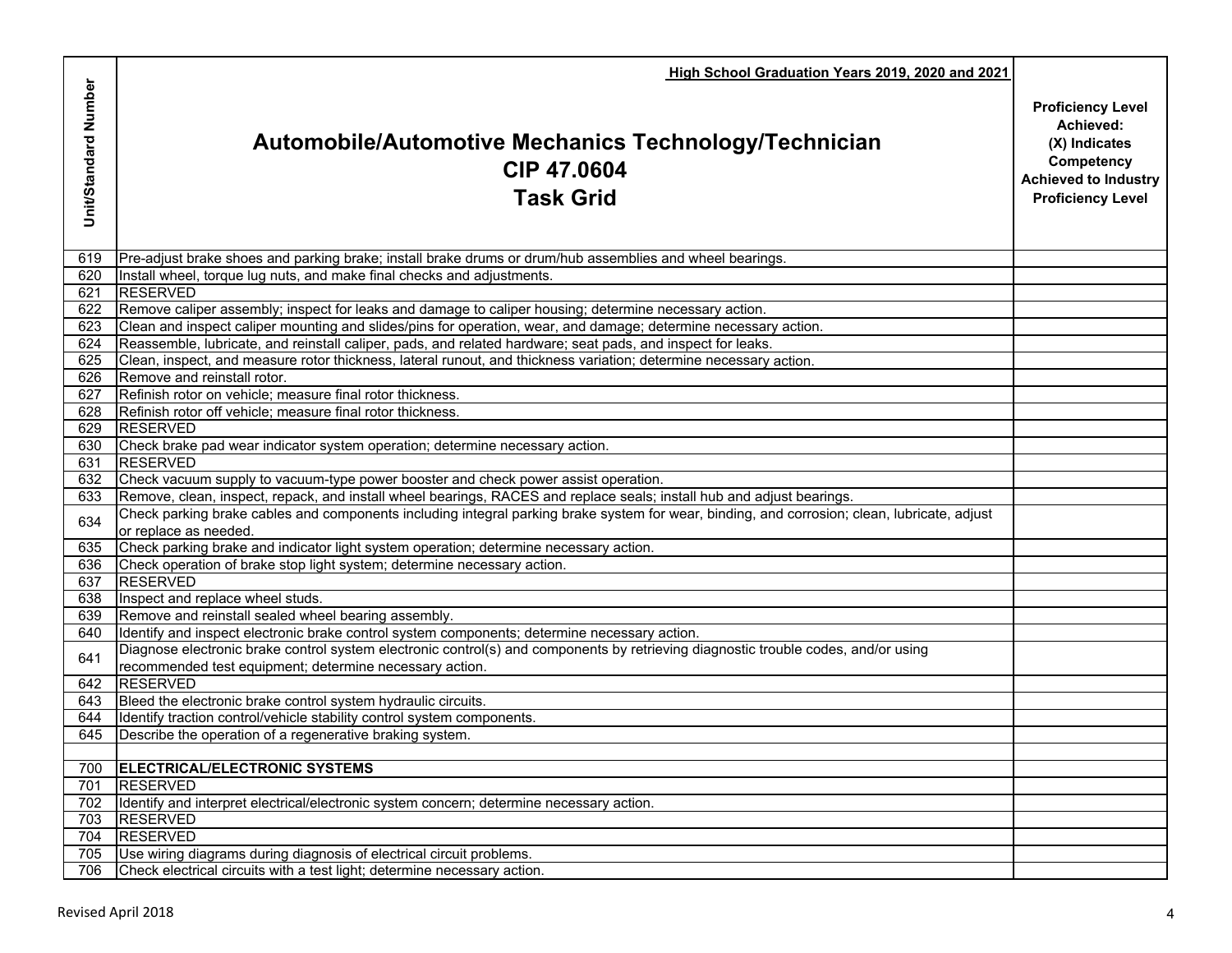|                      | High School Graduation Years 2019, 2020 and 2021                                                                                                                                        |                                                                                                                                 |
|----------------------|-----------------------------------------------------------------------------------------------------------------------------------------------------------------------------------------|---------------------------------------------------------------------------------------------------------------------------------|
| Unit/Standard Number | Automobile/Automotive Mechanics Technology/Technician<br>CIP 47,0604<br><b>Task Grid</b>                                                                                                | <b>Proficiency Level</b><br>Achieved:<br>(X) Indicates<br>Competency<br><b>Achieved to Industry</b><br><b>Proficiency Level</b> |
| 707                  | Check electrical circuits using fused jumper wires; determine necessary action.                                                                                                         |                                                                                                                                 |
| 708                  | Locate shorts, grounds, opens, and resistance problems in electrical/electronic circuits; determine necessary action.                                                                   |                                                                                                                                 |
| 709                  | Measure and diagnose the cause(s) of excessive parasitic draw; determine necessary action.                                                                                              |                                                                                                                                 |
| 710                  | Inspect and test fusible links, circuit breakers, and fuses; determine necessary action.                                                                                                |                                                                                                                                 |
| 711                  | Inspect and test switches, connectors, relays, solenoid solid state devices, and wires of electrical/electronic circuits; perform necessary action.                                     |                                                                                                                                 |
| 712                  | Remove and replace terminal end from connector; replace connectors and terminal ends.                                                                                                   |                                                                                                                                 |
| 713                  | Repair wiring harness and/or solder (including CAN/BUS systems) repair                                                                                                                  |                                                                                                                                 |
| 714                  | <b>RESERVED</b>                                                                                                                                                                         |                                                                                                                                 |
| 715<br>716           | Identify location of hybrid vehicle high voltage circuit disconnect (service plug) location and safety procedures.<br>Perform battery state-of-charge test; determine necessary action. |                                                                                                                                 |
| 717                  | Perform battery capacity test; confirm proper battery capacity for vehicle application; determine necessary action.                                                                     |                                                                                                                                 |
| 718                  | Maintain or restore electronic memory functions.                                                                                                                                        |                                                                                                                                 |
| 719                  | Inspect, clean, fill, and/or replace battery, battery cables, connectors, clamps, and hold-downs.                                                                                       |                                                                                                                                 |
| 720                  | Perform battery charge.                                                                                                                                                                 |                                                                                                                                 |
| 721                  | Start a vehicle using jumper cables or an auxiliary power supply.                                                                                                                       |                                                                                                                                 |
| 722                  | Identify electronic modules, security systems, radios, and other accessories that require reinitialization or code entry following battery<br>disconnect.                               |                                                                                                                                 |
| 723                  | Perform starter current draw tests; determine necessary action.                                                                                                                         |                                                                                                                                 |
| 724                  | Perform starter circuit voltage drop tests; determine necessary action.                                                                                                                 |                                                                                                                                 |
| 725                  | Inspect and test starter relays and solenoids; determine necessary action.                                                                                                              |                                                                                                                                 |
| 726                  | Remove and install starter in a vehicle.                                                                                                                                                |                                                                                                                                 |
| 727                  | Inspect and test switches, connectors, and wires of starter control circuits; perform necessary action.                                                                                 |                                                                                                                                 |
| 728                  | Differentiate between electrical and engine mechanical problems that cause a slow-crank or no-crank condition.                                                                          |                                                                                                                                 |
| 729                  | Perform charging system output test; determine necessary action.                                                                                                                        |                                                                                                                                 |
| 730                  | Diagnose charging system for the cause of undercharge, no-charge, and overcharge conditions.                                                                                            |                                                                                                                                 |
| 731                  | <b>RESERVED</b>                                                                                                                                                                         |                                                                                                                                 |
| 732                  | Remove, inspect, and install generator (alternator).                                                                                                                                    |                                                                                                                                 |
| 733                  | <b>RESERVED</b>                                                                                                                                                                         |                                                                                                                                 |
| 734                  | <b>RESERVED</b>                                                                                                                                                                         |                                                                                                                                 |
|                      | 735 Inspect, replace, and aim headlights and bulbs.                                                                                                                                     |                                                                                                                                 |
| 736                  | <b>RESERVED</b>                                                                                                                                                                         |                                                                                                                                 |
| 737                  | <b>RESERVED</b>                                                                                                                                                                         |                                                                                                                                 |
| 738                  | <b>RESERVED</b>                                                                                                                                                                         |                                                                                                                                 |
| 739                  | Diagnose the cause of incorrect operation of warning devices and other driver information systems.                                                                                      |                                                                                                                                 |
| 740                  | Diagnose incorrect horn operation; perform necessary action.                                                                                                                            |                                                                                                                                 |
| 741                  | Diagnose incorrect wiper operation; diagnose wiper speed control and park problems; perform necessary action.                                                                           |                                                                                                                                 |
| 742                  | Diagnose incorrect washer operation; perform necessary action.                                                                                                                          |                                                                                                                                 |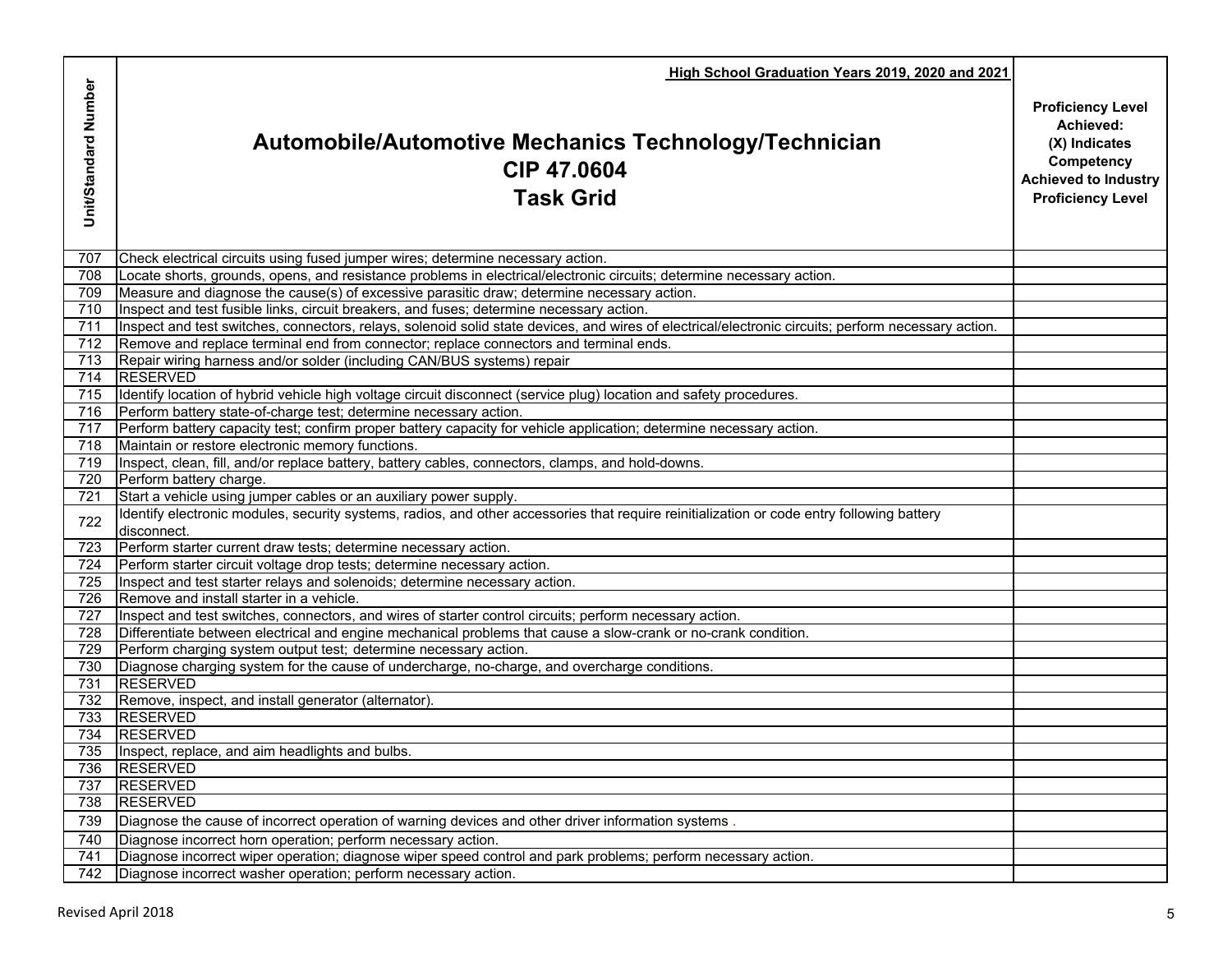|                      | High School Graduation Years 2019, 2020 and 2021                                                                                                                                                               |                                                                                                                                 |
|----------------------|----------------------------------------------------------------------------------------------------------------------------------------------------------------------------------------------------------------|---------------------------------------------------------------------------------------------------------------------------------|
| Unit/Standard Number | Automobile/Automotive Mechanics Technology/Technician<br>CIP 47.0604<br><b>Task Grid</b>                                                                                                                       | <b>Proficiency Level</b><br>Achieved:<br>(X) Indicates<br>Competency<br><b>Achieved to Industry</b><br><b>Proficiency Level</b> |
| 743                  | Diagnose incorrect operation of motor-driven accessory circuits; determine necessary action.                                                                                                                   |                                                                                                                                 |
| 745                  | <b>RESERVED</b>                                                                                                                                                                                                |                                                                                                                                 |
| 746                  | Remove and reinstall door panel.                                                                                                                                                                               |                                                                                                                                 |
| 747                  | Use a digital multimeter (DMM).                                                                                                                                                                                |                                                                                                                                 |
| 800                  | <b>ENGINE PERFORMANCE</b>                                                                                                                                                                                      |                                                                                                                                 |
| 801                  | <b>RESERVED</b>                                                                                                                                                                                                |                                                                                                                                 |
| 802                  | Identify and interpret engine performance concern; determine necessary action.                                                                                                                                 |                                                                                                                                 |
| 803                  | <b>RESERVED</b>                                                                                                                                                                                                |                                                                                                                                 |
| 804                  | <b>RESERVED</b>                                                                                                                                                                                                |                                                                                                                                 |
| 805                  | Identify components and inspect engine assembly for fuel, oil, coolant, and other leaks, determine necessary action.                                                                                           |                                                                                                                                 |
| 806                  | Diagnose abnormal engine noise or vibration concerns; determine necessary action.                                                                                                                              |                                                                                                                                 |
| 807                  | Diagnose abnormal exhaust color, odor, and sound; determine necessary action.                                                                                                                                  |                                                                                                                                 |
| 808                  | Perform engine absolute (vacuum/boost) manifold pressure tests; determine necessary action.                                                                                                                    |                                                                                                                                 |
| 809                  | Perform cylinder power balance test; determine necessary action.                                                                                                                                               |                                                                                                                                 |
| 810                  | Perform cylinder cranking and running compression tests; determine necessary action.                                                                                                                           |                                                                                                                                 |
| 811                  | Perform cylinder leakage test; determine necessary action.                                                                                                                                                     |                                                                                                                                 |
| 812                  | Diagnose engine mechanical, electrical, electronic, fuel, and ignition concerns; determine necessary action.                                                                                                   |                                                                                                                                 |
| 813                  | Verify engine operating temperature; determine necessary action.<br>Perform cooling system pressure tests; check coolant condition; inspect and test radiator, pressure cap, coolant recovery tank, and hoses; |                                                                                                                                 |
| 814                  | perform necessary action.                                                                                                                                                                                      |                                                                                                                                 |
| 815                  | <b>RESERVED</b>                                                                                                                                                                                                |                                                                                                                                 |
| 816                  | Retrieve and record diagnostic trouble codes, OBD monitor status, and freeze frame data; clear codes when applicable.                                                                                          |                                                                                                                                 |
|                      | Diagnose the causes of emissions or drivability concerns with stored or active diagnostic trouble codes; obtain, graph, and interpret scan tool                                                                |                                                                                                                                 |
| 817                  | data.                                                                                                                                                                                                          |                                                                                                                                 |
| 818                  | Access and use service information to perform step-by-step diagnosis.                                                                                                                                          |                                                                                                                                 |
| 819                  | Perform active tests of actuators using a scan tool; determine necessary action.                                                                                                                               |                                                                                                                                 |
| 820                  | Describe the importance of running all OBDII monitors for repair verification.                                                                                                                                 |                                                                                                                                 |
| 821                  | <b>RESERVED</b>                                                                                                                                                                                                |                                                                                                                                 |
| 822                  | Inspect and test ignition primary and secondary circuit wiring and solid state components; test ignition coil(s); perform necessary action                                                                     |                                                                                                                                 |
| 823                  | Inspect and test crankshaft and camshaft position sensor(s); perform necessary action.                                                                                                                         |                                                                                                                                 |
| 824                  | Inspect, test, and/or replace ignition control module, powertrain/engine control module; reprogram as necessary.                                                                                               |                                                                                                                                 |
| 825                  | Diagnose hot or cold no-starting, hard starting, poor drivability, incorrect idle speed, poor idle, flooding, hesitation, surging, engine misfire,                                                             |                                                                                                                                 |
|                      | power loss, stalling, poor mileage, dieseling, and emissions problems; determine necessary action.                                                                                                             |                                                                                                                                 |
| 826                  | Inspect and test fuel pumps and pump control systems for pressure, regulation, and volume; perform necessary action.                                                                                           |                                                                                                                                 |
| 827                  | Replace fuel filters.                                                                                                                                                                                          |                                                                                                                                 |
| 828                  | Inspect throttle body, air induction system, intake manifold and gaskets for vacuum leaks and/or unmetered air.                                                                                                |                                                                                                                                 |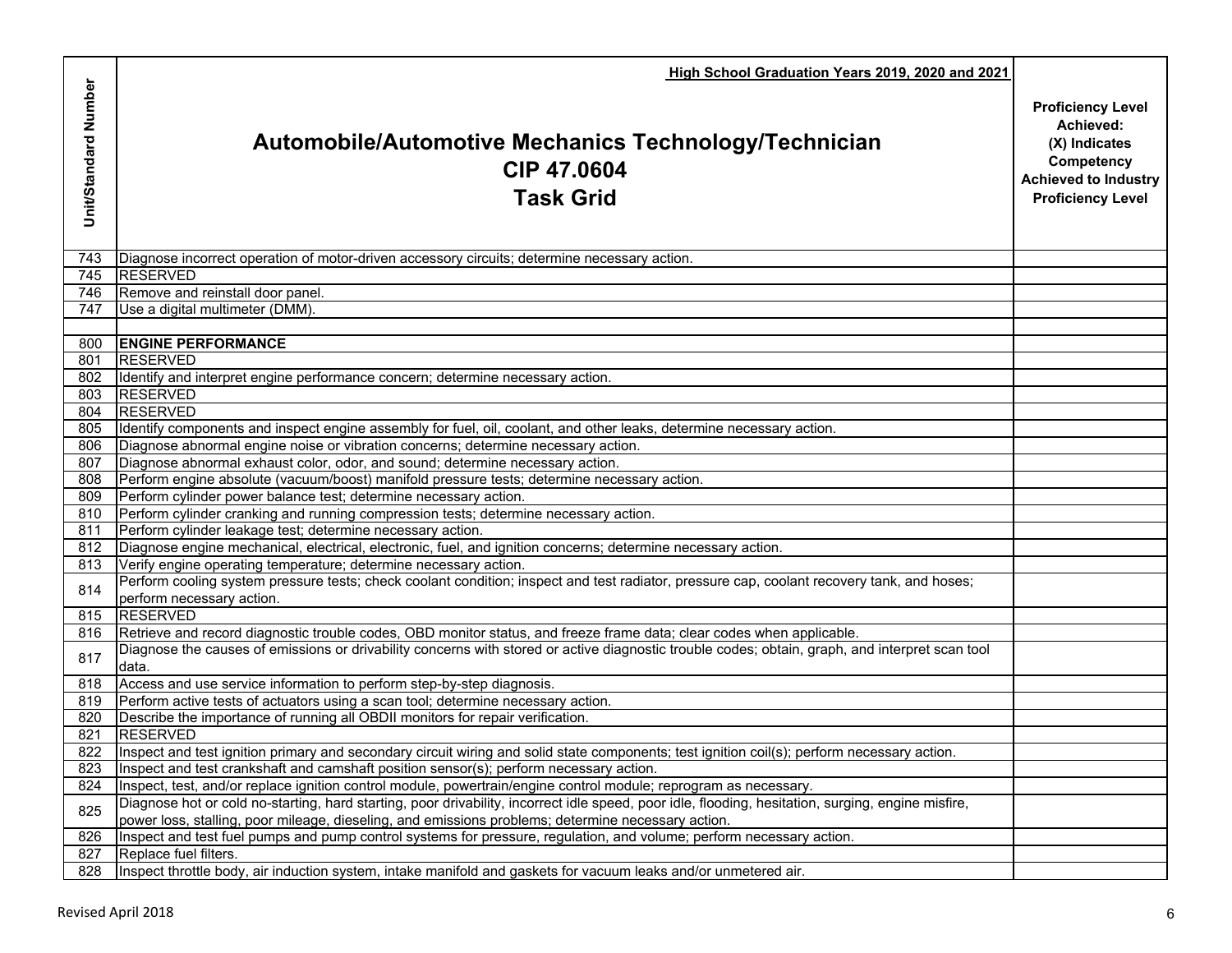| Unit/Standard Number<br>Achieved:<br><b>Automobile/Automotive Mechanics Technology/Technician</b><br>(X) Indicates<br>Competency<br>CIP 47.0604<br><b>Task Grid</b><br>829<br>Inspect and test fuel injectors.<br>Verify idle control operation.<br>830<br>Inspect the integrity of the exhaust manifold, exhaust pipes, muffler(s), catalytic converter(s), resonator(s), tail pipe(s), and heat shield(s);<br>831<br>perform necessary action.<br><b>RESERVED</b><br>832<br>Inspect, test and service positive crankcase ventilation (PCV) filter/breather cap, valve, tubes, orifices, and hoses; perform necessary action.<br>833<br><b>RESERVED</b><br>834 | High School Graduation Years 2019, 2020 and 2021 |                                                                                     |
|-----------------------------------------------------------------------------------------------------------------------------------------------------------------------------------------------------------------------------------------------------------------------------------------------------------------------------------------------------------------------------------------------------------------------------------------------------------------------------------------------------------------------------------------------------------------------------------------------------------------------------------------------------------------|--------------------------------------------------|-------------------------------------------------------------------------------------|
|                                                                                                                                                                                                                                                                                                                                                                                                                                                                                                                                                                                                                                                                 |                                                  | <b>Proficiency Level</b><br><b>Achieved to Industry</b><br><b>Proficiency Level</b> |
|                                                                                                                                                                                                                                                                                                                                                                                                                                                                                                                                                                                                                                                                 |                                                  |                                                                                     |
|                                                                                                                                                                                                                                                                                                                                                                                                                                                                                                                                                                                                                                                                 |                                                  |                                                                                     |
|                                                                                                                                                                                                                                                                                                                                                                                                                                                                                                                                                                                                                                                                 |                                                  |                                                                                     |
|                                                                                                                                                                                                                                                                                                                                                                                                                                                                                                                                                                                                                                                                 |                                                  |                                                                                     |
|                                                                                                                                                                                                                                                                                                                                                                                                                                                                                                                                                                                                                                                                 |                                                  |                                                                                     |
|                                                                                                                                                                                                                                                                                                                                                                                                                                                                                                                                                                                                                                                                 |                                                  |                                                                                     |
| Inspect, test, service and replace components of the EGR system, including electrical/electronic sensors, controls, and wiring, EGR tubing,<br>835<br>exhaust passages, vacuum/pressure controls, filters and hoses; perform necessary action.                                                                                                                                                                                                                                                                                                                                                                                                                  |                                                  |                                                                                     |
| 836<br><b>RESERVED</b>                                                                                                                                                                                                                                                                                                                                                                                                                                                                                                                                                                                                                                          |                                                  |                                                                                     |
| Inspect and test mechanical components of secondary air injection systems; perform necessary action.<br>837                                                                                                                                                                                                                                                                                                                                                                                                                                                                                                                                                     |                                                  |                                                                                     |
| Inspect and test electrical/electronically-operated components and circuits of air injection systems; perform necessary action.<br>838                                                                                                                                                                                                                                                                                                                                                                                                                                                                                                                          |                                                  |                                                                                     |
| Inspect and test catalytic converter efficiency.<br>839                                                                                                                                                                                                                                                                                                                                                                                                                                                                                                                                                                                                         |                                                  |                                                                                     |
| <b>RESERVED</b><br>840                                                                                                                                                                                                                                                                                                                                                                                                                                                                                                                                                                                                                                          |                                                  |                                                                                     |
| Inspect and test components and hoses of the evaporative emissions control system; perform necessary action.<br>841                                                                                                                                                                                                                                                                                                                                                                                                                                                                                                                                             |                                                  |                                                                                     |
| Interpret diagnostic trouble codes (DTCs) and scan tool data related to the emissions control systems; determine necessary action.<br>842                                                                                                                                                                                                                                                                                                                                                                                                                                                                                                                       |                                                  |                                                                                     |
| 843<br>Remove and replace timing belt; verify correct camshaft timing.                                                                                                                                                                                                                                                                                                                                                                                                                                                                                                                                                                                          |                                                  |                                                                                     |
| Remove and replace thermostat and gasket/seal.<br>844<br>Inspect and test mechanical/electrical fans, fan clutch, fan shroud/ducting, air dams, and fan control devices; perform necessary action.                                                                                                                                                                                                                                                                                                                                                                                                                                                              |                                                  |                                                                                     |
| 845<br>846<br>Perform engine oil and filter change.                                                                                                                                                                                                                                                                                                                                                                                                                                                                                                                                                                                                             |                                                  |                                                                                     |
|                                                                                                                                                                                                                                                                                                                                                                                                                                                                                                                                                                                                                                                                 |                                                  |                                                                                     |
| <b>ENGINE REPAIR</b><br>900                                                                                                                                                                                                                                                                                                                                                                                                                                                                                                                                                                                                                                     |                                                  |                                                                                     |
| <b>RESERVED</b><br>901                                                                                                                                                                                                                                                                                                                                                                                                                                                                                                                                                                                                                                          |                                                  |                                                                                     |
| Verify operation of the instrument panel engine warning indicators.<br>902                                                                                                                                                                                                                                                                                                                                                                                                                                                                                                                                                                                      |                                                  |                                                                                     |
| Install engine covers using gaskets, seals, and sealers as required.<br>903                                                                                                                                                                                                                                                                                                                                                                                                                                                                                                                                                                                     |                                                  |                                                                                     |
| <b>RESERVED</b><br>904                                                                                                                                                                                                                                                                                                                                                                                                                                                                                                                                                                                                                                          |                                                  |                                                                                     |
| Adjust valves (mechanical or hydraulic lifters).<br>905                                                                                                                                                                                                                                                                                                                                                                                                                                                                                                                                                                                                         |                                                  |                                                                                     |
| Inspect, replace, and adjust drive belts, tensioners, and pulleys; check pulley and belt alignment.<br>906                                                                                                                                                                                                                                                                                                                                                                                                                                                                                                                                                      |                                                  |                                                                                     |
| Inspect and test coolant; drain and recover coolant; flush and refill cooling system with recommended coolant; bleed air as required.<br>907                                                                                                                                                                                                                                                                                                                                                                                                                                                                                                                    |                                                  |                                                                                     |
|                                                                                                                                                                                                                                                                                                                                                                                                                                                                                                                                                                                                                                                                 |                                                  |                                                                                     |
| 1000 AUTOMATIC TRANSMISSION AND TRANSAXLE                                                                                                                                                                                                                                                                                                                                                                                                                                                                                                                                                                                                                       |                                                  |                                                                                     |
| <b>RESERVED</b><br>1001<br>Check fluid level and fluid condition in a transmission or a transaxle equipped with a dip-stick.                                                                                                                                                                                                                                                                                                                                                                                                                                                                                                                                    |                                                  |                                                                                     |
| 1002<br>Check fluid level and fluid condition in a transmission or a transaxle not equipped with a dip-stick.<br>1003                                                                                                                                                                                                                                                                                                                                                                                                                                                                                                                                           |                                                  |                                                                                     |
| $10\overline{04}$<br>Drain and replace fluid and filter(s)                                                                                                                                                                                                                                                                                                                                                                                                                                                                                                                                                                                                      |                                                  |                                                                                     |
| 1005<br>Identify drivetrain components and configuration.                                                                                                                                                                                                                                                                                                                                                                                                                                                                                                                                                                                                       |                                                  |                                                                                     |
| Inspect, adjust, and/or replace external manual valve shift linkage, transmission range sensor/switch, and/or park/neutral switch.<br>1006                                                                                                                                                                                                                                                                                                                                                                                                                                                                                                                      |                                                  |                                                                                     |